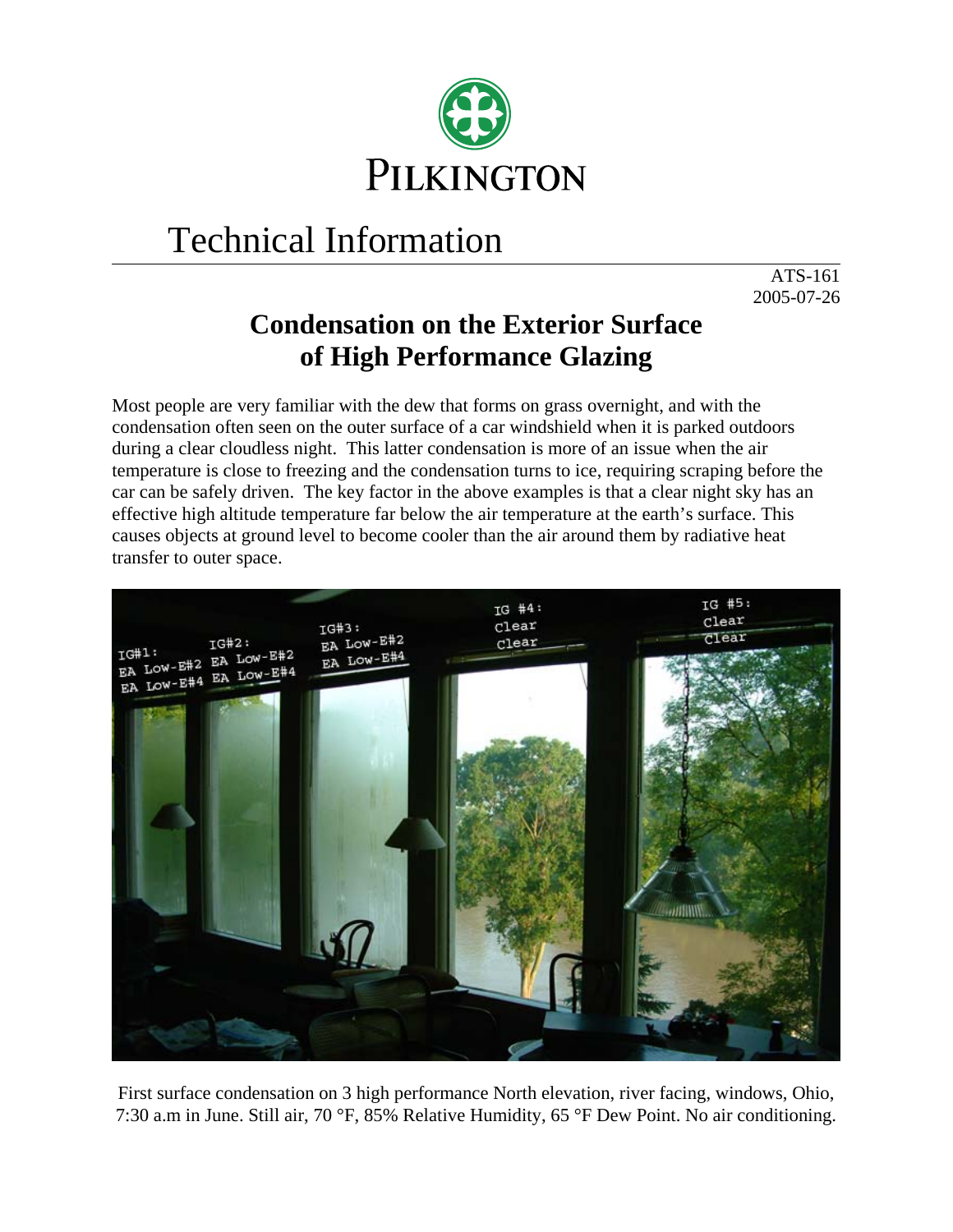Condensation on the Exterior Surface of High Performance Glazing ATS-161 2005-07-26 Page 2

Any object exposed to the cold night sky will radiate heat skyward (heat flows from hot to cold). When radiation heat loss causes the object's temperature to fall below that of the surrounding air, heat will then start to flow, by convection, from the air into the object. If the air is still, then this convective heat transfer is less effective than the radiative heat loss and so the object's temperature falls further until an equilibrium point is reached where the inward convection heat flow balances the outward radiation heat flow.

It is easy for an object with a high emissivity value such as glass ( $Eh = 0.84$ ) to be 4 or 5 °F cooler than the exterior still air. As nighttime air cools from its higher daytime temperature, the relative humidity (RH) becomes significantly higher. The nighttime temperature of air is often only a few degrees above its dew point temperature (at which the RH is 100%) especially in humid areas such as near rivers (see photo above) or lakes. If the temperature of an object falls below the dew point temperature of the surrounding air, then condensation will form on it.

The temperature of a typical double glazed window is usually above that of the exterior nighttime air because of the heat flow from the warm interior of the building. But if insulating, tight fitting, drapes are fitted, or if the unit has a very low U-Value (thermal conductivity) from the use of a low emissivity coating and Argon or other insulating gas, then on a still air night the temperature of the outer glass surface can easily fall below the exterior air temperature or even its dew point temperature. When the glass temperature falls below the dew point temperature condensation occurs. This happens often in humid areas such as close to a river. This condensation will not evaporate until the glass is heated by wind, sunlight or heat transfer from the building interior.

In commercial curtain wall construction, this condensation can occasionally be seen in the early morning on the outer surface of the spandrel panels because there is usually a few inches of very effective insulation behind the glass. It is seldom seen on the vision panels because those U-Values are usually not as low.

This nighttime condensation on the exterior surface is seldom an issue of importance because it soon dissipates as the day progresses. If the condensation must be removed quickly then one could consider adjusting HVAC vents to direct warm air towards the window if the building air temperature is above the exterior dew point temperature (excessive temperature differentials in the glass must be avoided, especially in winter, or breakage will occur from thermal stresses).

This condensation could also be prevented by shielding the windows from direct, line of sight, radiant heat transfer with the sky by the use of appropriately placed trees or awnings. While this solution may be unrealistic for many buildings, it can be easily adopted, and is very effective, for winter night time parking of cars. If the car is parked so that the windshield directly faces the wall of a house or building, condensation and frost will be far less likely to occur.